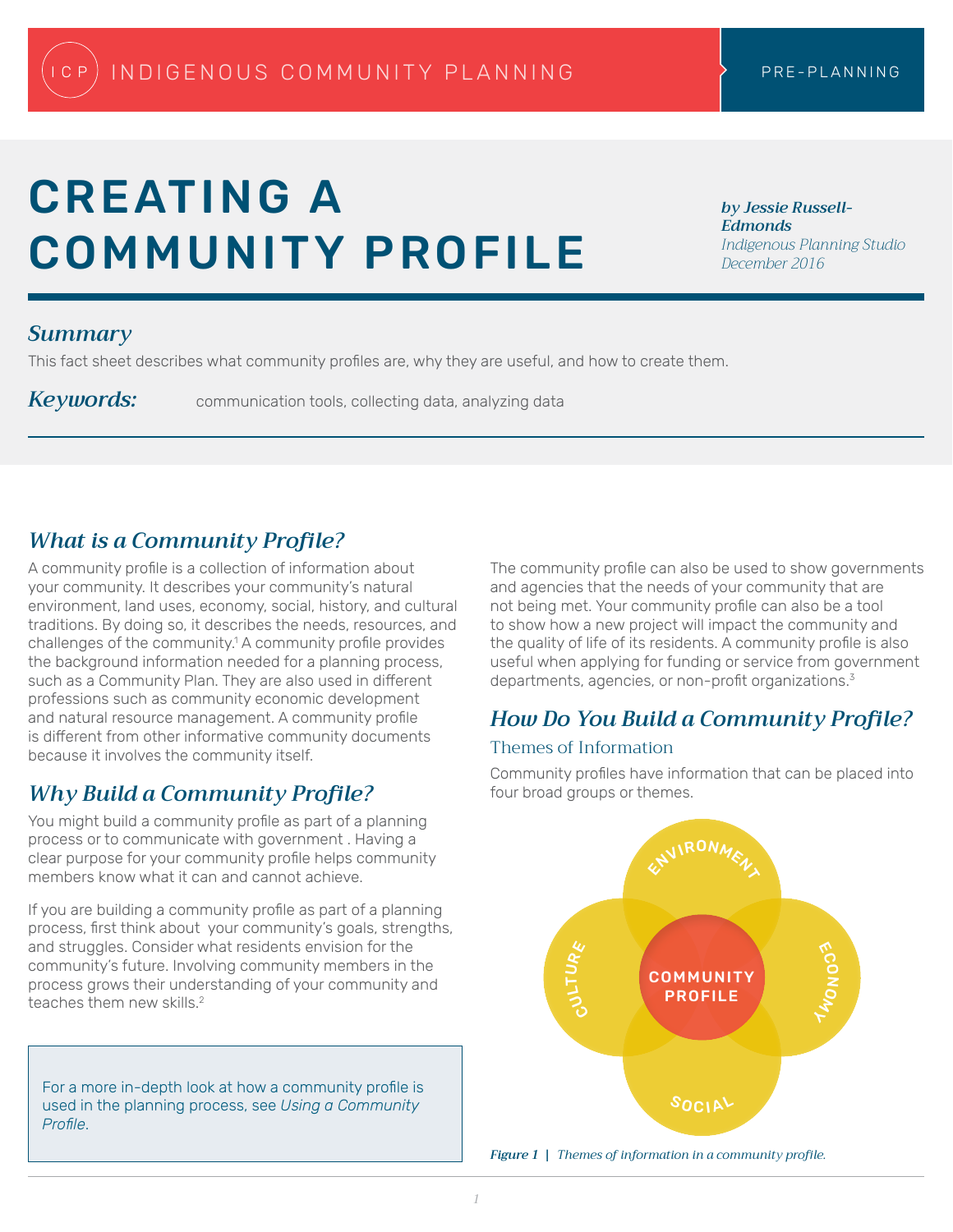The first theme is the environment.<sup>4</sup> You can include knowledge about the natural environment in the community, such as the landscape, vegetation, wildlife, water, air quality, and climate. You can also include a description of the human environment, such as the community's land holdings, decisions or directions about land use, and a description of previous land uses. Transportation, water, wastewater, energy, and communications infrastructure are also included.

The second theme covers the social aspects of the community.<sup>5</sup> You can include your community's demographics, health and well-being, education, and governance. The health and well-being section covers any health issues in your community and describes

*demographics*

the statistical characteristics of a human population, such as age or income

the available physical and mental health resources. The education section captures the level of education achieved by community members, available education opportunities and resources, and community members' opinions. The governance and administration section summarizes government operations.

The third theme covers the community's culture. Knowing the culture of the community helps people understand the current situation and make informed decisions about the future.<sup>6</sup> This section includes the cultural practices, history, the use of Aboriginal languages, and sources of local knowledge.

The final theme is the community's economic profile, which outlines the current economic activities, businesses, and job data.<sup>7</sup>

#### Sources of Information

Several sources of information are useful when creating a community profile. The first one is the community itself. Community members have a wealth of information about a variety of topics. They know the community's culture, history, lands, needs, and resources.

You can gather community knowledge in a variety of ways, one of which is with a community survey.<sup>8</sup> You can collect information such as community interests, and demographics. Another method to collect knowledge is by interviewing knowledge holders in the community. Similarly, you can use storytelling to gather information if your history is told orally. Finally, you can use photography and mapping to document your community's natural environment, human environment, and cultural sites.<sup>9</sup>

For a more in-depth look at how to do your own survey, see *Conducting a Community Survey* and *Analyzing Surveys*.

A second source of information is the Government of Canada's collection of data. Statistics Canada does a national census of the Canadian population every five years and collects a variety of data. While this provides a good source of data for some communities, it is only as good as the number of people who answered the questions and submitted the census. This source may not provide reliable data if participation was low, so compare it with sources of data before using it to make sure it is accurate. Indigenous and Northern Affairs Canada also collects data on Indigenous peoples but it has similar issues as census data.

The third data sources are your community's organizations. Your Band Office may have demographic data and your Health Centre may have health-related data. Your education department would have information on past and present students. If your community has an economic development corporation, it would hold data about the community's economy.

## *Who is Involved in Building a Community Profile?*

While a small group of people lead the profile's creation (likely the planning team), it is ultimately a document that describes your community as a whole. Therefore, it is ideal if all community members are involved in building the community profile at some point. Some members might have an ongoing interest in the process and are involved throughout. Others might have a limited interest and only be involved for a short period of time.

# *When Do You Build a Community Profile?*

It is not always the right time to begin to build a community profile. The Centre for Innovative & Entrepreneurial Leadership (CIEL) created a tool known as the Community Life Cycle Matrix that helps you find out where you are on the life cycle and identify what phase you are in.<sup>10</sup> Creating a community profile is best done in the Emergence or Vision Phase. If the community profile is being built as part of a community planning process, it is typically done so during the preplanning phase or early in the planning phase.

## *Final Thoughts*

Gathering background information on your community is a critical step in the planning process, and a valuable process itself. At the same time, it can be a difficult and overwhelming task. This fact sheet, along with the additional resources listed below, helps guide your community through the process of building a community profile.